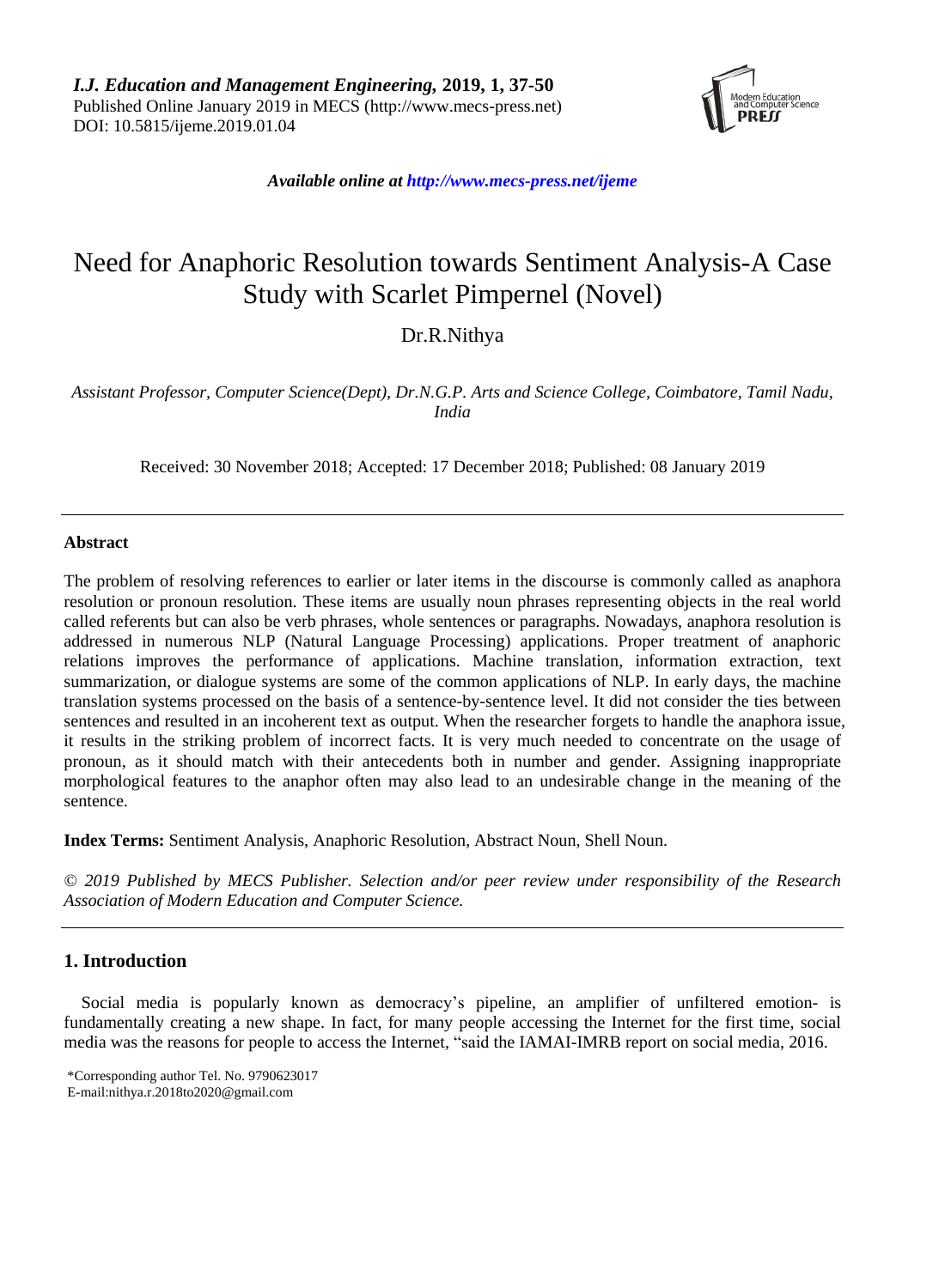

Fig.1. Social Media Trends

By 2018 it can either extend up to \$12 billion. Facebook and Twitter not only monitor users who are actively engaged in providing sentiment, opinion (attitude) but also add their unique insights to product penetration and reflect the changing moods of the public as shown in Fig 1.

# *1.1. Emergence of BI*

Gartner, the world's leading information technology research and advisory company; predicted that huge change has occurred in the manner in which vendors' responses to the needs of their customers and they focused on standardizing the BI tools to handle vendor's needs, thus embracing new technology.Nowadays, most of the BI (Business Intelligence) components as shown in Fig 2. focuses on social media like Facebook, Twitter, blogs and online commercial websites like Shopclues, Pepperfry, Flipkart, Fabfurnish, TestFreaks, Amazon, Greendust etc. to gather comments posted by the sellers as shown in Fig 3.



Fig.2. BI Components

In turn, the buyers were also willing to post their comment about each of the products they buy through online.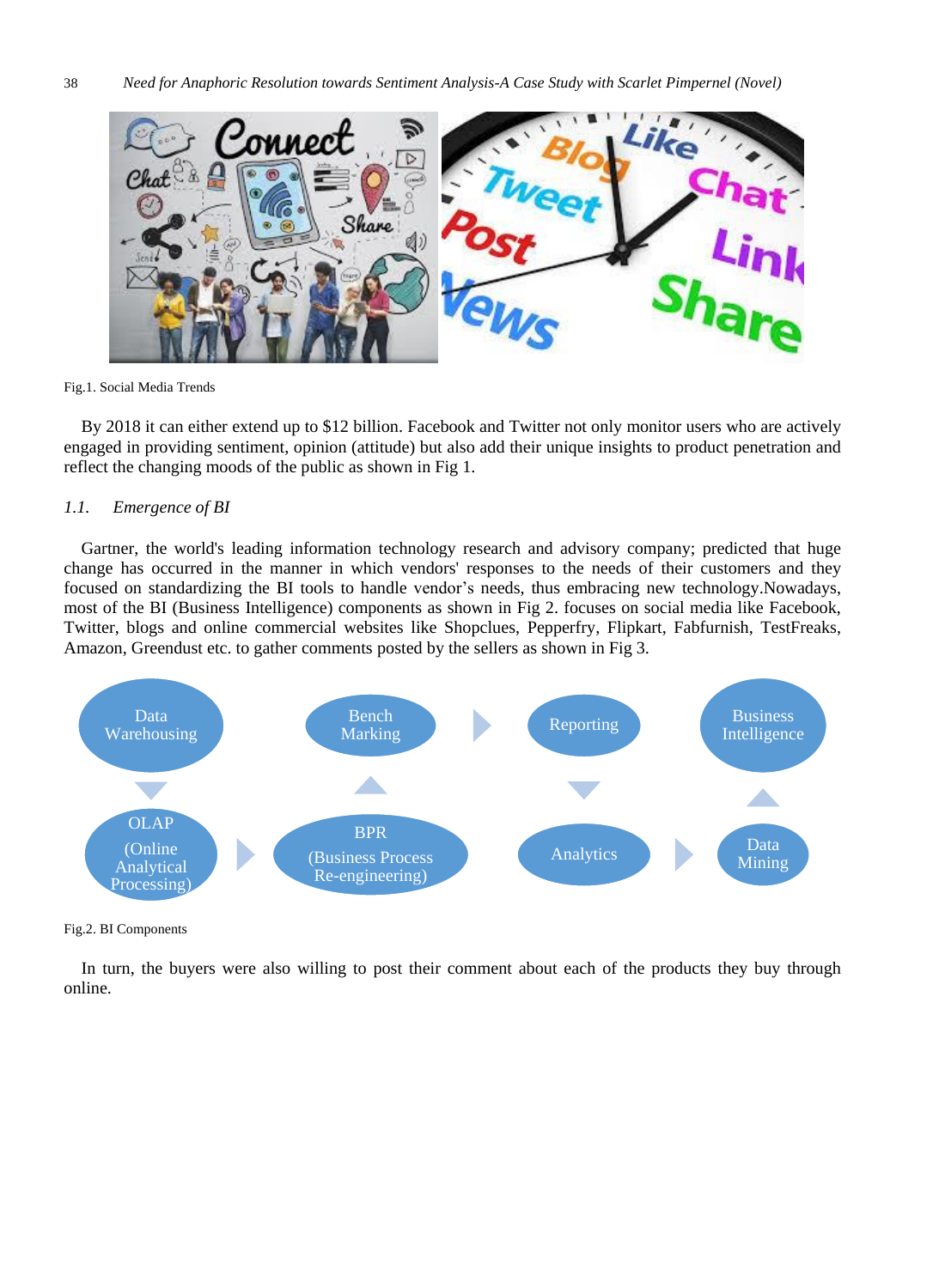

Fig.3. Examples of Short Reviews on Online Shopping Sites

These short reviews once refined and analyzed can help us to get a crystal clear idea about the buyers' view and also predict they will have on the buying decision of the future customers as shown in Fig 4.





*1.2. Sentiment Analysis- A Bird's View*

In general, Opinion mining or Sentiment analysis is an important sub-discipline within data mining and NLP (Natural Language Processing), that deals with building a system that explores the users' opinions made on blog spot, comments, reviews, discussion, news, feedback or tweets, about a product, policy, person or a topic as shown in Fig 5. Bing Liu defines it in the following way:



Fig.5. Sentiment Analysis Process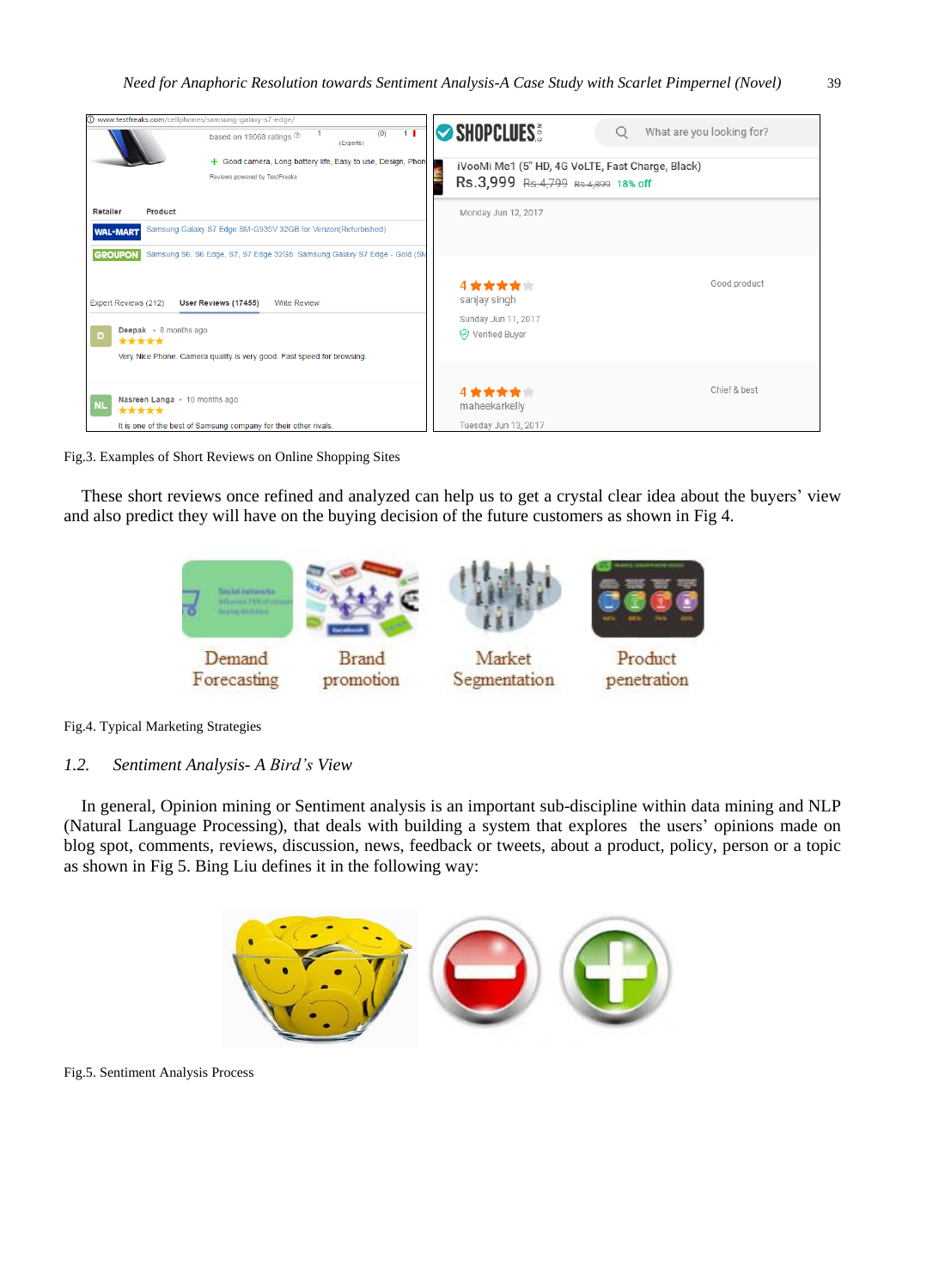"A Sentiment (or opinion) is a quadruple,  $(g, s, h, t)$ , where g is the sentiment (or opinion) target, s is the sentiment about the target, h is the opinion holder and t is the time when the opinion was expressed."

To be specific, opinion mining can be defined as a sub-discipline of computational linguistics that focuses on extracting people's opinion from the web. It analyses the following from a given piece text about: -

| Which part is opinion expressing? | Who wrote the opinion?             |
|-----------------------------------|------------------------------------|
| What is being commented on?       | What is the opinion of the writer? |

#### *1.3. WOM or eWOM*

Currently, 7% of the products are sold due to the right handling of eWOM (electronic Word-Of-Mouth) or WOM (Word-Of-Mouth) strategy in the world market. This WOM act as a vessel carrying the brand of the product/policy launched in the market as shown in Fig 6.



Fig.6. Word of Mouth Communication Patterns

Some of the viral videos that indicate the grooming of WOM strategies are listed below:-

- The Blender mixi which blends iPhone video has reached 10 million views thus making their gross profit reached 700 million.
- 'Rebecca black girl –Friday' acts as a right example for triggering out the right time for the product launch.
- 'Never Say No to Panda Cheese' is a viral video that creates more curiosity among the public as the brand name 'Panda' cannot be avoided when people discuss stories about the quality of cheese they consume.
- McDonald's Locator App Using eWOM, one technical person decided to build an app which decides about where to locate the McDonald in a customer's city.

#### *1.4. Sentiment Analysis- an Evolution*

SA (Sentiment Analysis) evolves with different dimensional subtasks as shown in Fig 7. Among them, the first three dimensions of subtask are highly in demand due to their role in creating more business opportunities/intelligent system.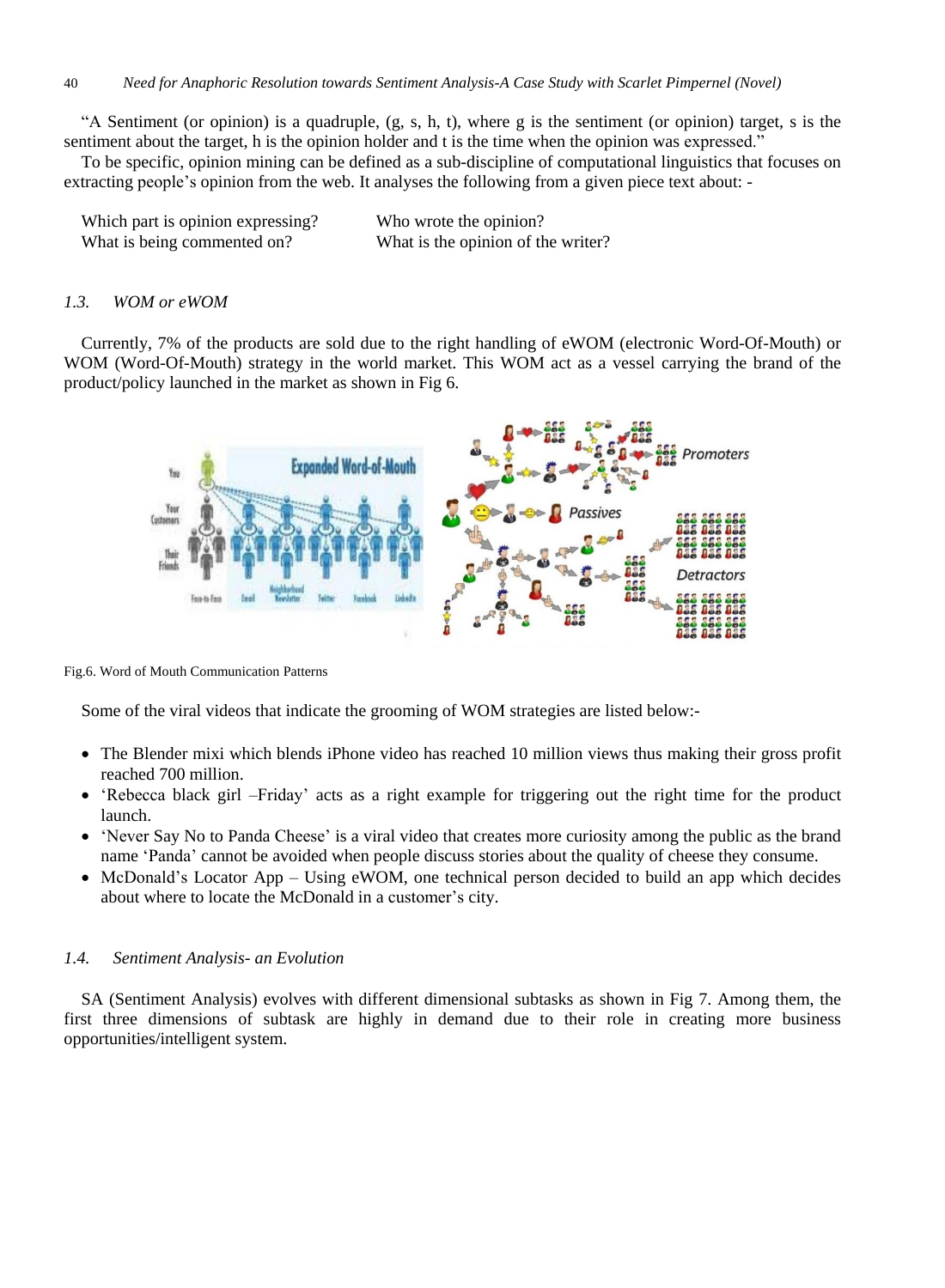

Fig.7. Various Sub-dimensional tasks of Sentiment Analysis

# *1.5. Applications*

A few instances where Sentiment Analysis played a major role in India are,

- Economic and Political risk of India's demonetization.
- Government Schemes like Make in India, Digital India, Smart Cities, Atal Pension, Swachh Bharat Abhiyan, Pradhan Mantri Suraksha Bima Yojana, Jan Dhan Yojana, etc.
- Pradhan Mantri Gram Parivahan Yojana (PMGPY) Interest Free [Commercial](https://www.sarkariyojna.co.in/pradhan-mantri-gram-parivahan-yojana-pmgpy/) Vehicle Loan for Women.
- Use of digital payment mode (or Cashless System)in India like E-Wallets- PayTM, Plastic Money Debit/Credit cards, UPI – Unified payments Interface Apps,Net Banking – Online Fund Transfer, Aadhaar Card – Aadhaar Enabled Payment System.
- Launch of Reliance Jio Sim to meet the customer needs- Brand Promotion shown in Fig 8.
- The voice of Jallikattu showed in Fig 9.
- Boycott of Pepsi-Coke in Tamil Nadu.
- Abolishing the NEET entrance test for medical admissions in Tamil Nadu.
- Promoting new strategies on GST (Goods and Services Tax) to get rid of tax terrorism and helping to curb black money and corruption.
- "Save Neduvasal, Save Thamirabarani River and Ban Tasmac" are the slogans raised by the public in and around the cities in Tamil Nadu.
- Banning water-depleting Prosopis Juliflora tree (Semai Karuvelam Maram) in and around the cities in Tamil Nadu.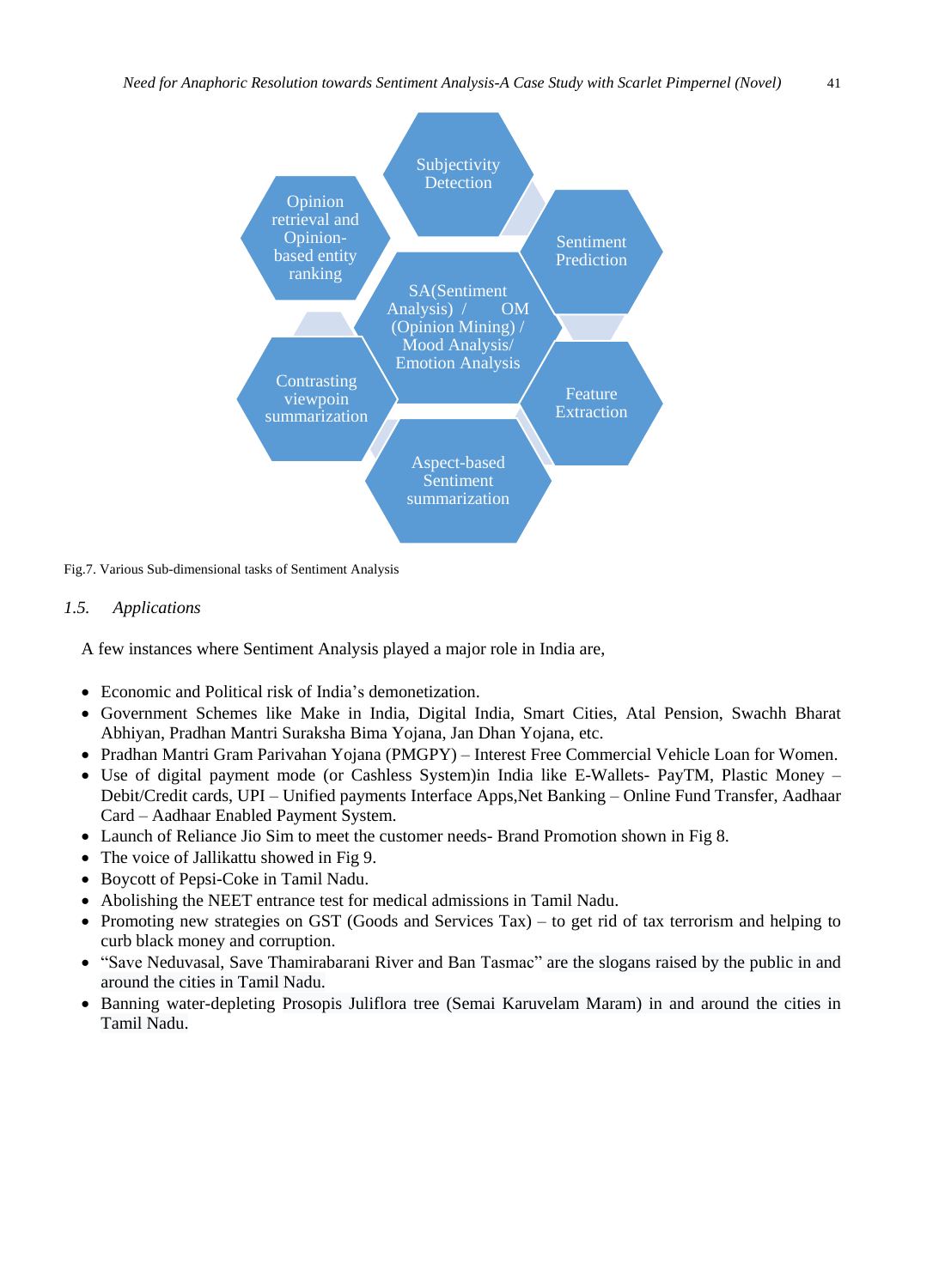

Fig.8. Public Opinion on Launch of Jio Sim at Mouthshut.com



Fig.9. Public Opinion about Jallikattu at Twitter

Therefore, SA enables the people to closely watch each move taken by politicians, celebrities, businessmen and spiritual personalities. In particular, it acts as a democratic watchdog in sports, technology, medicine, space research, astrology, education and what not.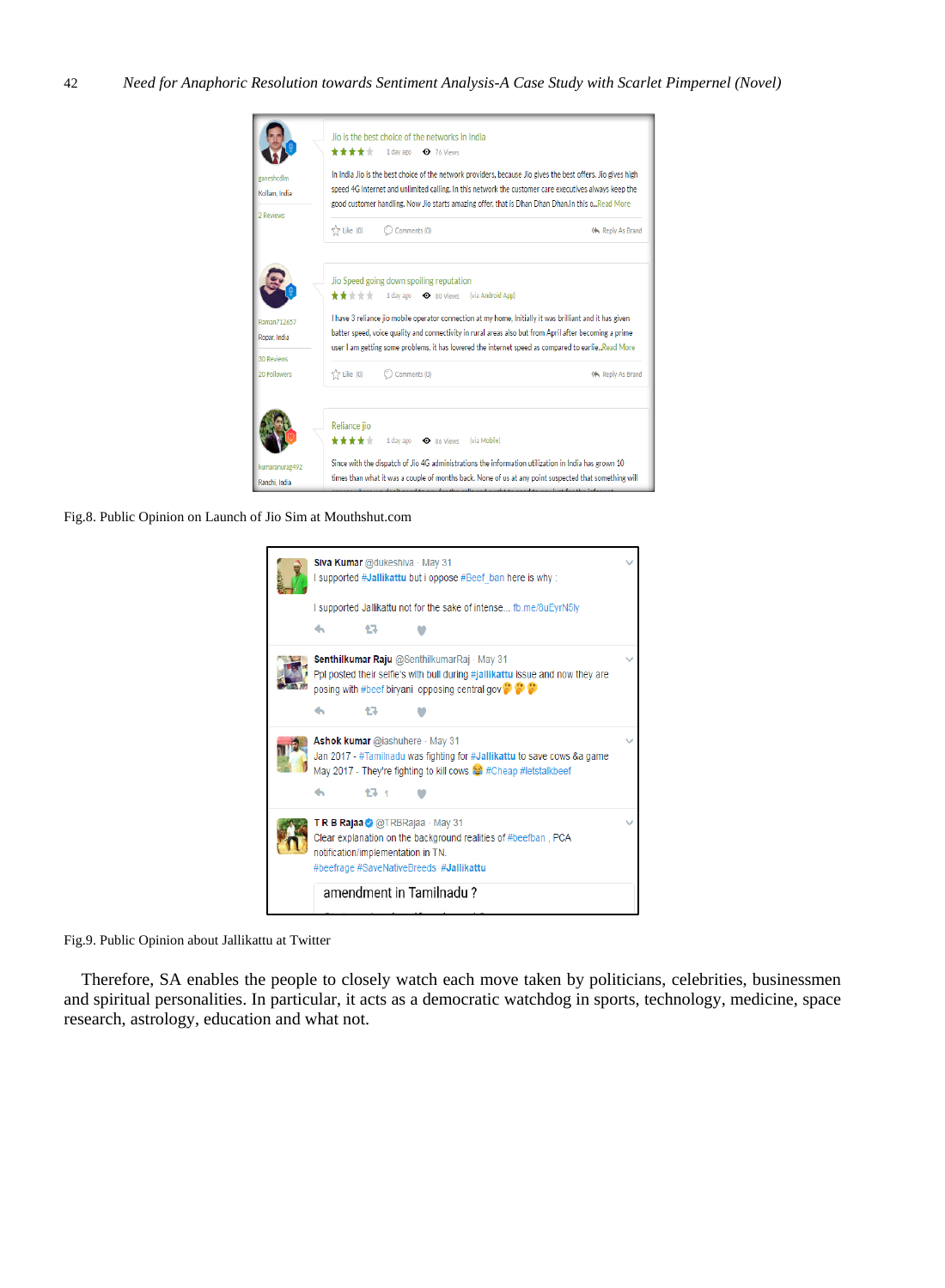#### **2. Related Works**

Sentiment analysis for the emotional preference of online comments has gained great achievement since it was raised up by Pang et al. and studied in-depth. Hu and Liu et al attempt to find features by performing POS tagging and generate n-grams, for sentiment prediction. Conventionally, the anaphoric resolution depends mainly on syntactic, semantic or pragmatic clues to in order to identify the preliminary of an anaphor. Hobbs' was the foremost researcher to show his interest on this particular domain. He has extracted part of syntactic tree that helps in checking the gender of antecedent candidates and a specified pronoun. Lappin and Leass proposed the Resolution of Anaphora Procedure which endures on applying the syntactic representations generated by the parser framed by McCord's Slot. It also reckon to intrusive measures deserted from syntactic structure. The system does not include any real world facts or semantic meaning for deciding the candidates. An advanced version of RAP was proposed by Kennedy and Boguraev which mainly confide in POS tagging with shallow parsing. It shows there is something lagging on parsing adjunct noun phrases. Cardie et al.,decided to proceed with co-reference as a clustering task. Then he also applied a distance metric function to calculate the similarity between the two noun phrases. Denber, proposed an algorithm called Anaphora Matcher (AM) which handles inter-sentential anaphora over a two-sentence context. This algorithm proclaims on both the real world knowledge and semantic meanings. Inorder to get the clues of semantic understanding the lexical database named WordNet was used. Denber also affirmed that most anaphora does not refer back more than one sentence in any case. Dagan and Itai exclaimed the statistical approach as an alternate way to disambiguate pronouns using corpus information, which mainly depends on constraints knowledge. They examined the pronoun "it" randomly inorder to resolve it randomly. Their model also focus on co-occurrence patterns mainly obtained from the corpus to identify the antecedents. It results with the selection of the highest frequency in the co-occurence patterns as an antecedent candidate that exactly match to the anaphor. A knowledge-poor approach is focused by Mitkov, and that can be applied to any different languages like English, Polish, and Arabic. Antecedent indicator is mainly used for assignment of scores as 2, 1, 0,-1 against each of candidate noun phrase. Thus they play a vital role in identifying the antecedents from a defined set of candidates. Another system named CogNIAC was developed by Baldwin inorder to resolve the anaphoric resolution with limited knowledge and linguistic resources. It is capable of attaining 90% precision with 60% recall. Thus he conferred a more dynamic and revitalized version of Mitkov's knowledge-poor approach to pronoun resolution. To the contrast of previous anaphoric resolution the brand new MARS, operates completely in an automated mode. The Boost Pronoun, Syntactic Parallelism and Frequent Candidates were the three new factors of indication used in MARS. Mitkov recommended an evaluating platform for comparing anaphora resolution algorithms which is demonstrated by presenting the results of the comparative evaluation on the criteria of several accuracy metrics. Their testing phase mainly includes 362 anaphoric expressions, 422 pronoun, 19305 nouns out of 28,272 words. The progress rate calculated for the 422 pronouns found in the texts was 56.9% for Mitkov's method, 49.72% for Cogniac and 61.6% for Kennedy and Boguraev's method.

#### **3. A Simple Anaphoric Resolution**

Need: Today, consumers make buying decisions on the customer review that is available on every online shopping sites. Nowadays, many websites have been developed which emphasise on the participation. For example, Amazon.com encourages people to write their opinion about the products and discusses the features of that product. Online shoppers often have different ideas about the same product. They look for the product features that are consistent with their goal. Gathering these reviews helps manufacturers to be aware of the strength and weakness of their product and further improve it. But it is not easy to explore a lot of reviews and read the comments carefully in order to find which attribute or component of the product has received more feedbacks from the consumers. The problem of resolving references to earlier or later items in the discourse is commonly called as anaphora resolution or pronoun resolution. These items are usually noun phrases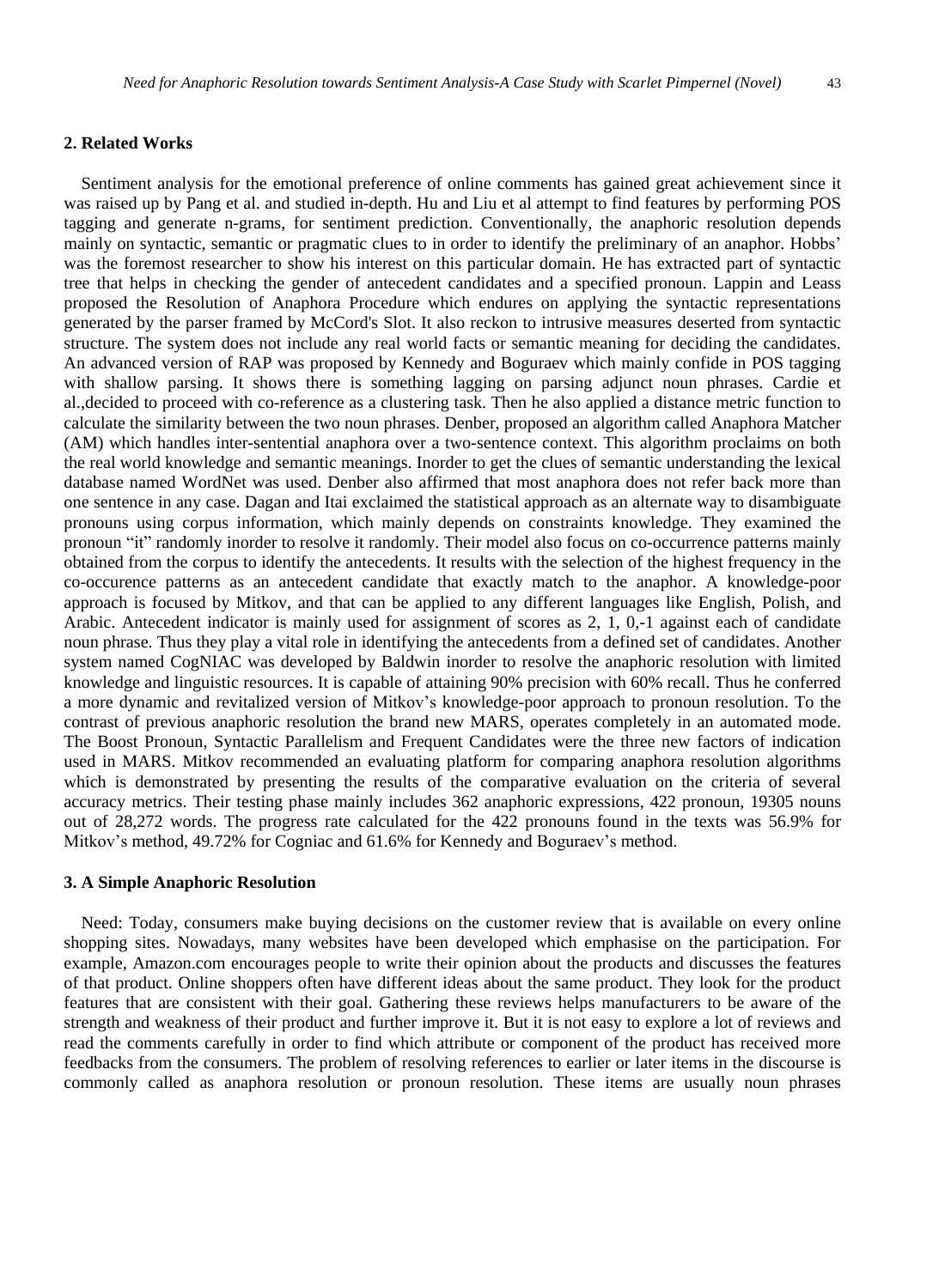representing objects in the real world called referents but can also be verb phrases, whole sentences or paragraphs.

#### *3.1. Noun(NN):*

In traditional grammar, a *noun* (is a part of speech) that denotes a person, animal, place, thing at common. There are various types of methods to classify the types of nouns that exist in the English grammar.

#### *3.2. Classifications of Noun(s)*

Proper Noun, Common Noun, Pronouns,Compound Noun,Countable Noun,Uncountable Noun, Concrete Noun, Collective Noun and Abstract Noun.

# *3.2.1. Pronoun:*

In English grammar, the personal pronouns are types of nouns that take the place of nouns when referring to people, places or things. For example, *I, you, he, she, it*, and *they* are the pronouns.

Raj works at a work shop. *He* works at a work shop.

These pronouns take on other forms depending on what type of function they are performing in a sentence. When used to signify possession of another noun, pronouns take on their possessive form such as *mine, ours, hers*, and *theirs*.

That coffee shop belongs to Mercy. That shop is *hers*.

In the above sentence, look at the second part "That shop is hers". Here "shop" is the subjective part and "hers" is the predicate or objective part. The objective part of the preposition is usually followed by the pronoun like him, her, us, me and them.

### *3.3. Scope for Conducting on Resolving Anaphora(s)*

To undergo base work on resolving the anaphoric conflict, a part of the text from the novel, 'The Scarlet Pimpernel' is taken as dataset in .txt file as shown in Fig 10.

> But they were nearly always caught at the barricades, Sergeant Bibot especially at the West Gate had a wonderful nose for scenting an aristo in the most perfect disguise. Then, of course, the fun began. Bibot would look at his prey as a cat looks upon the mouse, play with him, sometimes for quite a quarter of an hour, pretend to be hoodwinked by the disguise, by the wigs and other bits of theatrical make-up which hid the identity of a CI-DEVANT noble marquise or count.

Fig.10. Storyline from the novel 'The Scarlet Pimpernel'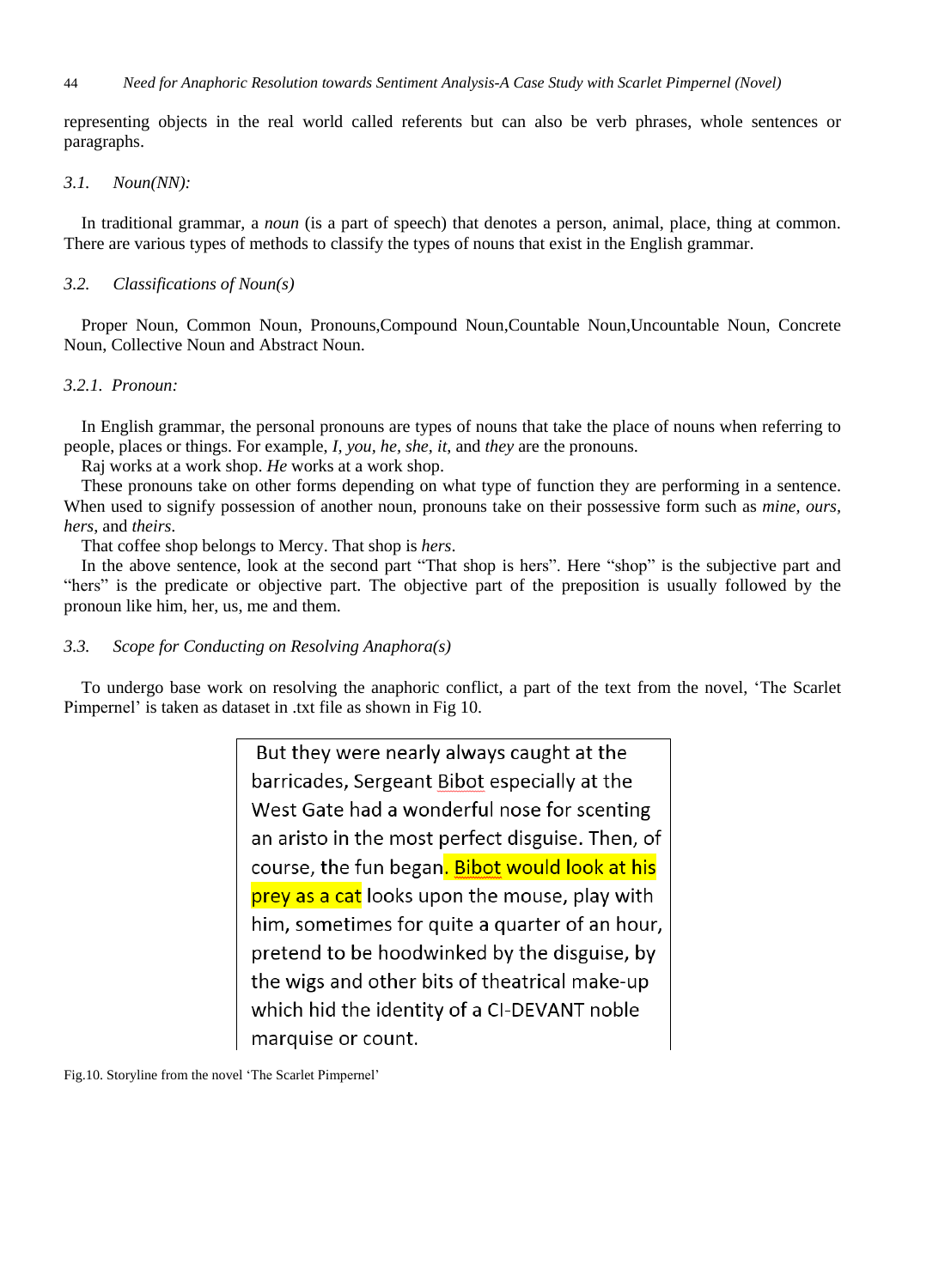$\gg$  tt=nltk.word\_tokenize(ss) >>> print tt 'Bibot', 'would', 'look', 'at' 'his', 'prey', 'as', 'a', '' 'cat'] >>> tak=nltk.pos\_tag(tt) >>> print tak >>> print tak<br>('Bibot', 'NNP'), ('would',<br>'look', 'VB'), ('at', 'IN'),<br>'his', 'PRP\$'), ('prey', 'NN 'MD') ( Biboc , 'VB'), ('at', 'IN'),<br>'look', 'VB'), ('at', 'IN'),<br>'his', 'PRP\$'), ('prey', 'NN'),<br>'as', 'IN'), ('a', 'DT'), ('cat'<br>NN')] NN')1

Fig.11. Tokenization and Parsing

The text highlighted includes the proper noun 'Bibot' and pronoun 'his'. When this sentence is tokenized and parsed it results with the POS as stated below in Fig 11.

Most of the researchers have contributed their work in analyzing the sentiment behind the text by concentrating at most on noun and adjective combinations. And currently the researchers are turning the focus on the adverb and prepositions that occur along with base patterns too. But there are only very few studies made on pronoun and abstract noun and its significant role in bearing sentiment.

When a pronoun is replaced by its antecedent noun term, it can surely improve the classification accuracy. With this idea of anaphoric resolution, a demo work is made over here.

```
>>> sentence='Bibot would look at his prey as a cat'
>>> tokenize=nltk.word tokenize(sentence)
>>> print tokenize
['Bibot', 'would', 'look', 'at', 'his', 'prey', 'as', 'a', 'cat']
>>> part of speech=nltk.pos tag(tokenize)
>>> print part of speech
[('Bibot', 'NNP'), ('would', 'MD'), ('look', 'VB'), ('at', 'IN'), ('his', 'PRP$'), ('prey', 'NN'), ('a', 'IN'), ('a', 'DI'), ('cat', 'NN')]
>>> words =[word[0] for word in part of speech if word[1] == 'PRP$' ]
>>> print words
[!his!]>>> for term in sentence:
        print term.replace('his','Bibot')
>>> term=words
Bibot
would
look
at.
Bibot
prey
as
Ă
cat
```
Fig.12. Replacement of Pronoun by Proper Noun – Resolving Anaphora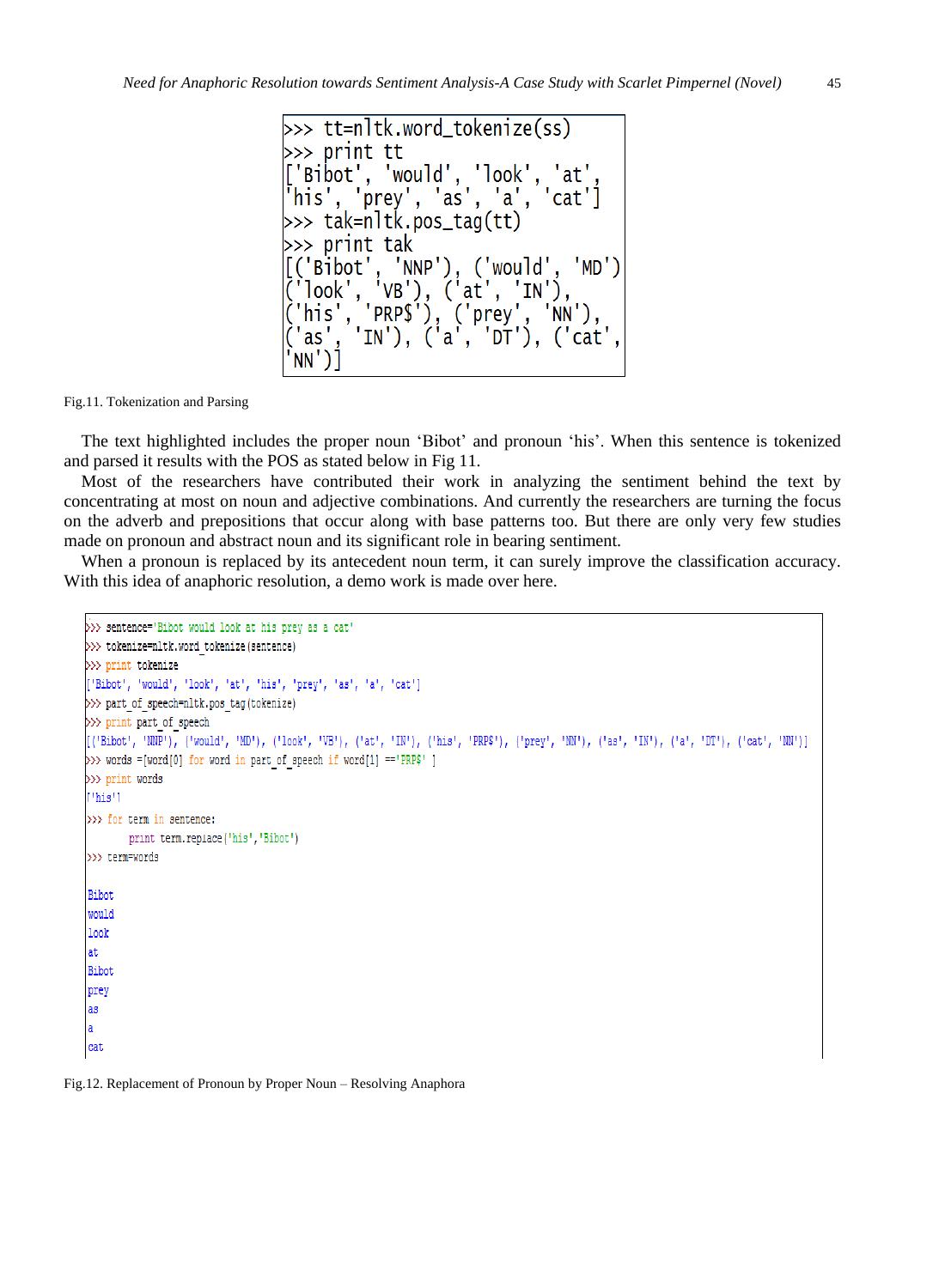Here, the Figure 12. reveals that the pronoun gets replaced by the antecedent common noun using Python code.But this is not a simple task, as it needs a lot of sub-dimensional task to resolve specific anaphora(s) like his, her, this etc. Each of the sentences have to be keenly examined for identifying the pronoun and its antecedents for resolving it.

#### *3.4. Abstract Noun*

Abstract nouns have no physical existence and they are used to refer to theoretical concepts like ideas, emotions, and concepts that cannot be seen, touched, heard, smelled, or tasted. Example: redemption, love, time, fear, freedom, hate, power.The Noun form of adjectives or verbs is actually called as an abstract noun.

Example: All you need is *love*. We must fight the *power*.

In this sentence, the term *love* and *power* are intangible or non-measurable feeling/emotion that cannot be concretely perceived are referred. The next more specific scope for anaphora resolution is of identifying the abstract or shell noun from the given dataset.

# *3.4.1. Shell Noun*

According to cognitive linguistics, a **shell noun** is an abstract noun that particularly refers to a complex idea. A shell noun cannot be identified on the basis of its inherent lexical meaning but then on the basis of its behavior in an individual clause. It concentrates on actions, events, ideas, states of mind, qualities and conditions. The following table.1 shows different types of shell nouns. Certain abstract or shell nouns, especially the ones describing feelings and emotions, easily fit into multiple categories, as they can be used in different places in different ways.

| <b>Feelings</b> | <b>States</b>      | <b>Emotions</b> | <b>Qualities</b>  | Concepts     | <b>Ideas</b>   | <b>Events</b> |
|-----------------|--------------------|-----------------|-------------------|--------------|----------------|---------------|
| Anxiety         | Being              | Anger           | Beauty            | charity      | <b>Beliefs</b> | adventure     |
| Confusion       | Chaos              | Despair         | Beauty            | comfort      | Communication  | Birthday      |
| Fear            | Freedom            | happiness       | <b>Brilliance</b> | culture      | Curiosity      | Career        |
| Pain            | Liberty            | Hate            | Courage           | deceit       | democracy      | childhood     |
| Pleasure        | Luxury             | Indifference    | Dedication        | energy       | friendship     | Death         |
| Satisfaction    | Misery             | Joy             | Determination     | failure      | Interest       | Future        |
| sensitivity     | <b>Nervousness</b> | Grief           | Generosity        | faith        | knowledge      | Holiday       |
| <b>Stress</b>   | <b>Openness</b>    | Love            | Honesty           | Motivation   | Thought        | Life          |
| Sympathy        | Peace              | <b>Sadness</b>  | Patience          | opportunity  | Sacrifice      | Marriage      |
| Warmth          | Pessimism          | Sorrow          | Trust             | perseverance | Wisdom         | Past          |

Table 1. Different Types of Shell Noun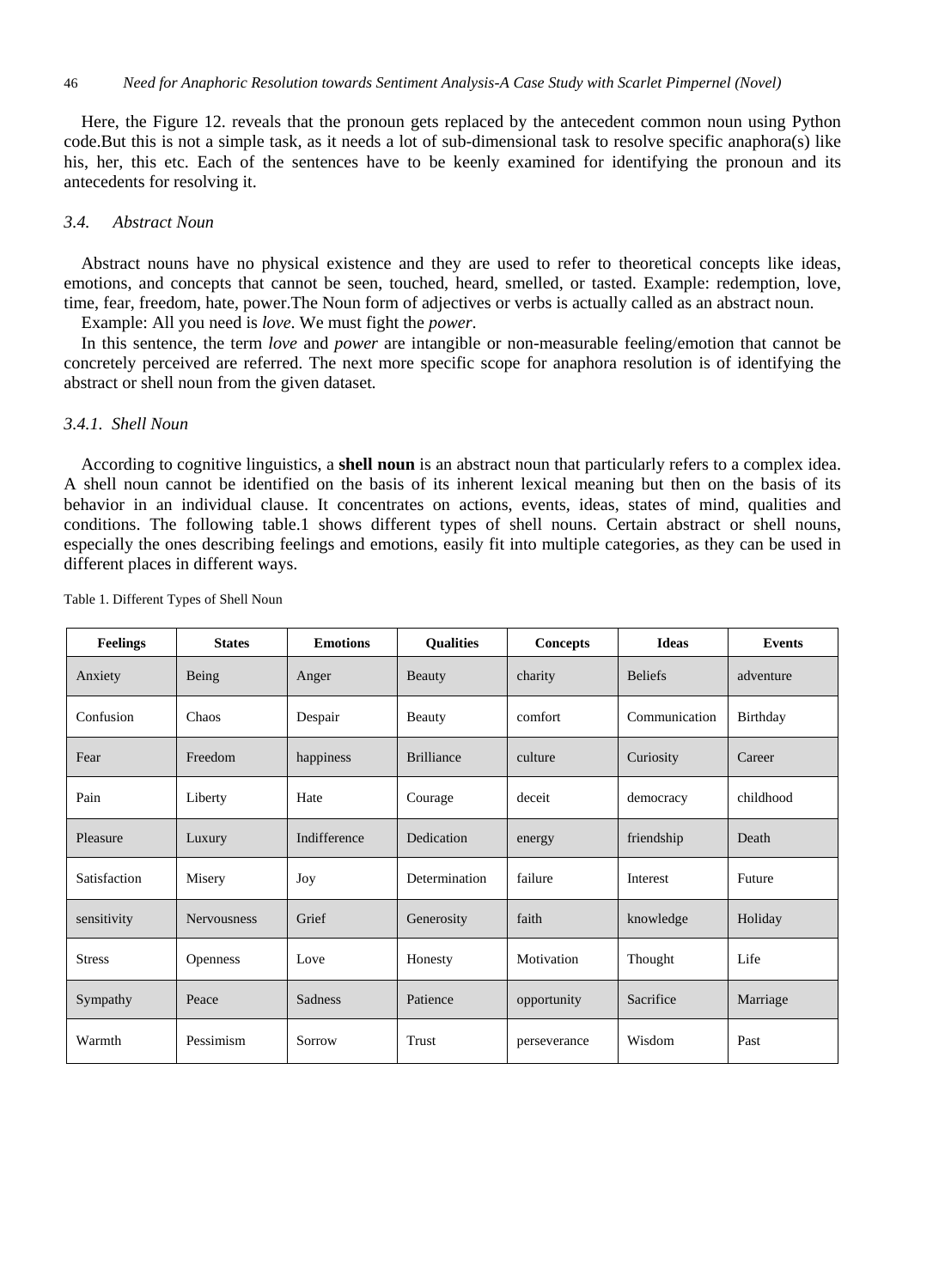The same Scarlet Pimpernel novel is taken for identifying the abstract noun and for further mapping to its family.

7% Python Shell File Edit Shell Debug Options Windows Help LIEU OPUNY DI WOLKS (SOMILUSIONS >>> for line in file.readlines(): if re.search $('S', line)$ :  $s = line.split()$ ; tokenized=nltk.word\_tokenize(line) for words in tokenized: if words in shell: d=shell.get(words) p=shell.has key(words) print "Shell Noun is - "+words print "Family Shell Noun Mapped to "+d if shell.get(words) == 'feelings': score0=score0+1 print "Family-Shell:feelings scored: %d " % score0 if shell.get(words) == 'states': score1=score1+1 print "Family-Shell:states scored: %d " % score1 if shell.get(words) == 'emotions': score2=score2+1 print "Family-Shell: emotions scored: %d " %score2 if shell.get(words) == 'qualities': score3=score3+1 print "Family-Shell:qualities scored: %d " % score3 if shell.get(words) == 'concepts': score4=score4+1 print "Family-Shell: concepts scored: %d " % score4 if shell.get(words) == 'ideas': score5=score5+1 print "Family-Shell:ideas scored: %d " % score5 if shell.get(words) == 'events': score6=score6+1 print "Family-Shell:events scored: %d " % score6 file.close() Shell Noun is - hate Family Shell Noun Mapped to emotions Family-Shell: feelings scored: 0 Family-Shell:states scored: 0 Family-Shell: emotions scored: 1 Family-Shell: qualities scored: 0 Family-Shell: concepts scored: 0

Fig.13. Calculating the Family-shell Mapping Score

Here a lexicon dictionary is built for seven specific family shells like feelings, states, emotions, qualities, concepts, ideas and events. Each abstract noun is mapped towards these specific family- shell. Once the algorithm is executed as shown in Fig 13., it searches for abstract nouns in each of the sentences and finally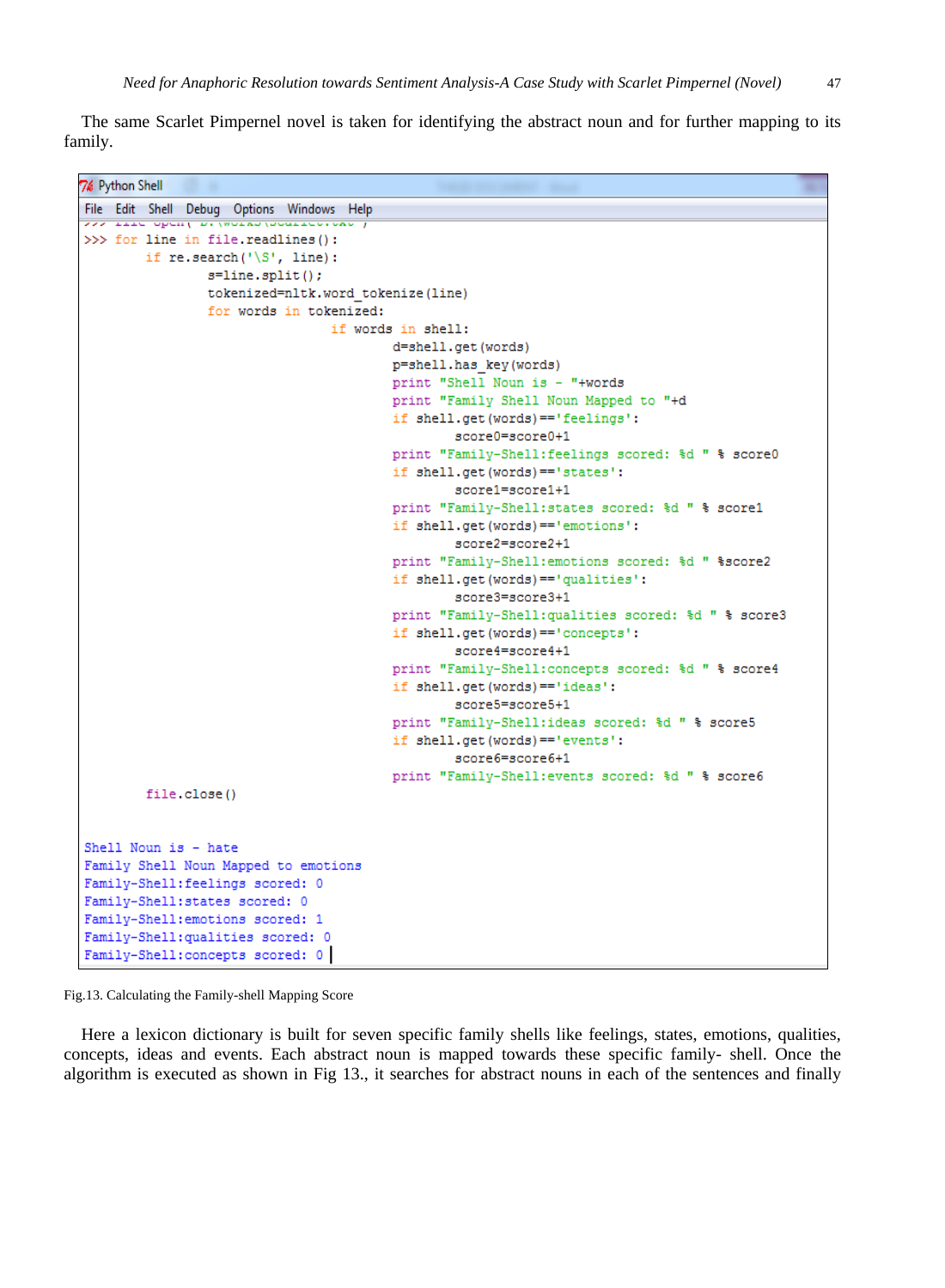displays its score as shown in Fig 14. With this result, it is possible to arrive at a research scope that these abstract nouns are to be handled carefully while undergoing sentiment analysis.

| File Edit Shell Debug Options Windows Help<br><b>Comes y Direases</b><br>Family-Shell: qualities scored: 43<br>Family-Shell:concepts scored: 30<br>Family-Shell:ideas scored: 98<br>Family-Shell: events scored: 159<br>Shell Noun is - luxury<br>Family Shell Noun Mapped to states<br>Family-Shell:feelings scored: 97<br>Family-Shell:states scored: 64<br>Family-Shell: emotions scored: 125<br>Family-Shell: qualities scored: 43<br>Family-Shell: concepts scored: 30<br>Family-Shell:ideas scored: 98<br>Family-Shell: events scored: 159<br>Shell Noun is - joy<br>Family Shell Noun Mapped to emotions<br>Family-Shell: feelings scored: 97<br>Family-Shell:states scored: 64<br>Family-Shell: emotions scored: 126<br>Family-Shell: qualities scored: 43<br>Family-Shell: concepts scored: 30<br>Family-Shell:ideas scored: 98<br>Family-Shell: events scored: 159<br>Shell Noun is - joy<br>Family Shell Noun Mapped to emotions<br>Family-Shell: feelings scored: 97<br>Family-Shell:states scored: 64<br>Family-Shell:emotions scored: 127<br>Family-Shell: qualities scored: 43<br>Family-Shell:concepts scored: 30<br>Family-Shell:ideas scored: 98<br>Family-Shell: events scored: 159<br>Shell Noun is - happiness | 74 Python Shell |  |  |  |  |
|-------------------------------------------------------------------------------------------------------------------------------------------------------------------------------------------------------------------------------------------------------------------------------------------------------------------------------------------------------------------------------------------------------------------------------------------------------------------------------------------------------------------------------------------------------------------------------------------------------------------------------------------------------------------------------------------------------------------------------------------------------------------------------------------------------------------------------------------------------------------------------------------------------------------------------------------------------------------------------------------------------------------------------------------------------------------------------------------------------------------------------------------------------------------------------------------------------------------------------------|-----------------|--|--|--|--|
|                                                                                                                                                                                                                                                                                                                                                                                                                                                                                                                                                                                                                                                                                                                                                                                                                                                                                                                                                                                                                                                                                                                                                                                                                                     |                 |  |  |  |  |
|                                                                                                                                                                                                                                                                                                                                                                                                                                                                                                                                                                                                                                                                                                                                                                                                                                                                                                                                                                                                                                                                                                                                                                                                                                     |                 |  |  |  |  |
|                                                                                                                                                                                                                                                                                                                                                                                                                                                                                                                                                                                                                                                                                                                                                                                                                                                                                                                                                                                                                                                                                                                                                                                                                                     |                 |  |  |  |  |
|                                                                                                                                                                                                                                                                                                                                                                                                                                                                                                                                                                                                                                                                                                                                                                                                                                                                                                                                                                                                                                                                                                                                                                                                                                     |                 |  |  |  |  |
|                                                                                                                                                                                                                                                                                                                                                                                                                                                                                                                                                                                                                                                                                                                                                                                                                                                                                                                                                                                                                                                                                                                                                                                                                                     |                 |  |  |  |  |
|                                                                                                                                                                                                                                                                                                                                                                                                                                                                                                                                                                                                                                                                                                                                                                                                                                                                                                                                                                                                                                                                                                                                                                                                                                     |                 |  |  |  |  |
|                                                                                                                                                                                                                                                                                                                                                                                                                                                                                                                                                                                                                                                                                                                                                                                                                                                                                                                                                                                                                                                                                                                                                                                                                                     |                 |  |  |  |  |
|                                                                                                                                                                                                                                                                                                                                                                                                                                                                                                                                                                                                                                                                                                                                                                                                                                                                                                                                                                                                                                                                                                                                                                                                                                     |                 |  |  |  |  |
|                                                                                                                                                                                                                                                                                                                                                                                                                                                                                                                                                                                                                                                                                                                                                                                                                                                                                                                                                                                                                                                                                                                                                                                                                                     |                 |  |  |  |  |
|                                                                                                                                                                                                                                                                                                                                                                                                                                                                                                                                                                                                                                                                                                                                                                                                                                                                                                                                                                                                                                                                                                                                                                                                                                     |                 |  |  |  |  |
|                                                                                                                                                                                                                                                                                                                                                                                                                                                                                                                                                                                                                                                                                                                                                                                                                                                                                                                                                                                                                                                                                                                                                                                                                                     |                 |  |  |  |  |
|                                                                                                                                                                                                                                                                                                                                                                                                                                                                                                                                                                                                                                                                                                                                                                                                                                                                                                                                                                                                                                                                                                                                                                                                                                     |                 |  |  |  |  |
|                                                                                                                                                                                                                                                                                                                                                                                                                                                                                                                                                                                                                                                                                                                                                                                                                                                                                                                                                                                                                                                                                                                                                                                                                                     |                 |  |  |  |  |
|                                                                                                                                                                                                                                                                                                                                                                                                                                                                                                                                                                                                                                                                                                                                                                                                                                                                                                                                                                                                                                                                                                                                                                                                                                     |                 |  |  |  |  |
|                                                                                                                                                                                                                                                                                                                                                                                                                                                                                                                                                                                                                                                                                                                                                                                                                                                                                                                                                                                                                                                                                                                                                                                                                                     |                 |  |  |  |  |
|                                                                                                                                                                                                                                                                                                                                                                                                                                                                                                                                                                                                                                                                                                                                                                                                                                                                                                                                                                                                                                                                                                                                                                                                                                     |                 |  |  |  |  |
|                                                                                                                                                                                                                                                                                                                                                                                                                                                                                                                                                                                                                                                                                                                                                                                                                                                                                                                                                                                                                                                                                                                                                                                                                                     |                 |  |  |  |  |
|                                                                                                                                                                                                                                                                                                                                                                                                                                                                                                                                                                                                                                                                                                                                                                                                                                                                                                                                                                                                                                                                                                                                                                                                                                     |                 |  |  |  |  |
|                                                                                                                                                                                                                                                                                                                                                                                                                                                                                                                                                                                                                                                                                                                                                                                                                                                                                                                                                                                                                                                                                                                                                                                                                                     |                 |  |  |  |  |
|                                                                                                                                                                                                                                                                                                                                                                                                                                                                                                                                                                                                                                                                                                                                                                                                                                                                                                                                                                                                                                                                                                                                                                                                                                     |                 |  |  |  |  |
|                                                                                                                                                                                                                                                                                                                                                                                                                                                                                                                                                                                                                                                                                                                                                                                                                                                                                                                                                                                                                                                                                                                                                                                                                                     |                 |  |  |  |  |
|                                                                                                                                                                                                                                                                                                                                                                                                                                                                                                                                                                                                                                                                                                                                                                                                                                                                                                                                                                                                                                                                                                                                                                                                                                     |                 |  |  |  |  |
|                                                                                                                                                                                                                                                                                                                                                                                                                                                                                                                                                                                                                                                                                                                                                                                                                                                                                                                                                                                                                                                                                                                                                                                                                                     |                 |  |  |  |  |
|                                                                                                                                                                                                                                                                                                                                                                                                                                                                                                                                                                                                                                                                                                                                                                                                                                                                                                                                                                                                                                                                                                                                                                                                                                     |                 |  |  |  |  |
|                                                                                                                                                                                                                                                                                                                                                                                                                                                                                                                                                                                                                                                                                                                                                                                                                                                                                                                                                                                                                                                                                                                                                                                                                                     |                 |  |  |  |  |
|                                                                                                                                                                                                                                                                                                                                                                                                                                                                                                                                                                                                                                                                                                                                                                                                                                                                                                                                                                                                                                                                                                                                                                                                                                     |                 |  |  |  |  |
|                                                                                                                                                                                                                                                                                                                                                                                                                                                                                                                                                                                                                                                                                                                                                                                                                                                                                                                                                                                                                                                                                                                                                                                                                                     |                 |  |  |  |  |
|                                                                                                                                                                                                                                                                                                                                                                                                                                                                                                                                                                                                                                                                                                                                                                                                                                                                                                                                                                                                                                                                                                                                                                                                                                     |                 |  |  |  |  |
|                                                                                                                                                                                                                                                                                                                                                                                                                                                                                                                                                                                                                                                                                                                                                                                                                                                                                                                                                                                                                                                                                                                                                                                                                                     |                 |  |  |  |  |
|                                                                                                                                                                                                                                                                                                                                                                                                                                                                                                                                                                                                                                                                                                                                                                                                                                                                                                                                                                                                                                                                                                                                                                                                                                     |                 |  |  |  |  |
|                                                                                                                                                                                                                                                                                                                                                                                                                                                                                                                                                                                                                                                                                                                                                                                                                                                                                                                                                                                                                                                                                                                                                                                                                                     |                 |  |  |  |  |
|                                                                                                                                                                                                                                                                                                                                                                                                                                                                                                                                                                                                                                                                                                                                                                                                                                                                                                                                                                                                                                                                                                                                                                                                                                     |                 |  |  |  |  |

Fig.14. Final score- Abstract Noun Mapped to Family-shell

Table 2. Shell noun map to Family-shell count and its Frequency of Occurrence

| <b>Shell nouns</b>        | <b>Frequency of occurrence</b> |
|---------------------------|--------------------------------|
| Feelings<br><b>States</b> | 97<br>64                       |
| Emotions                  | 128                            |
| <b>Qualities</b>          | 43                             |
| Concepts                  | 30                             |
| Ideas                     | 98                             |
| Events                    | 159                            |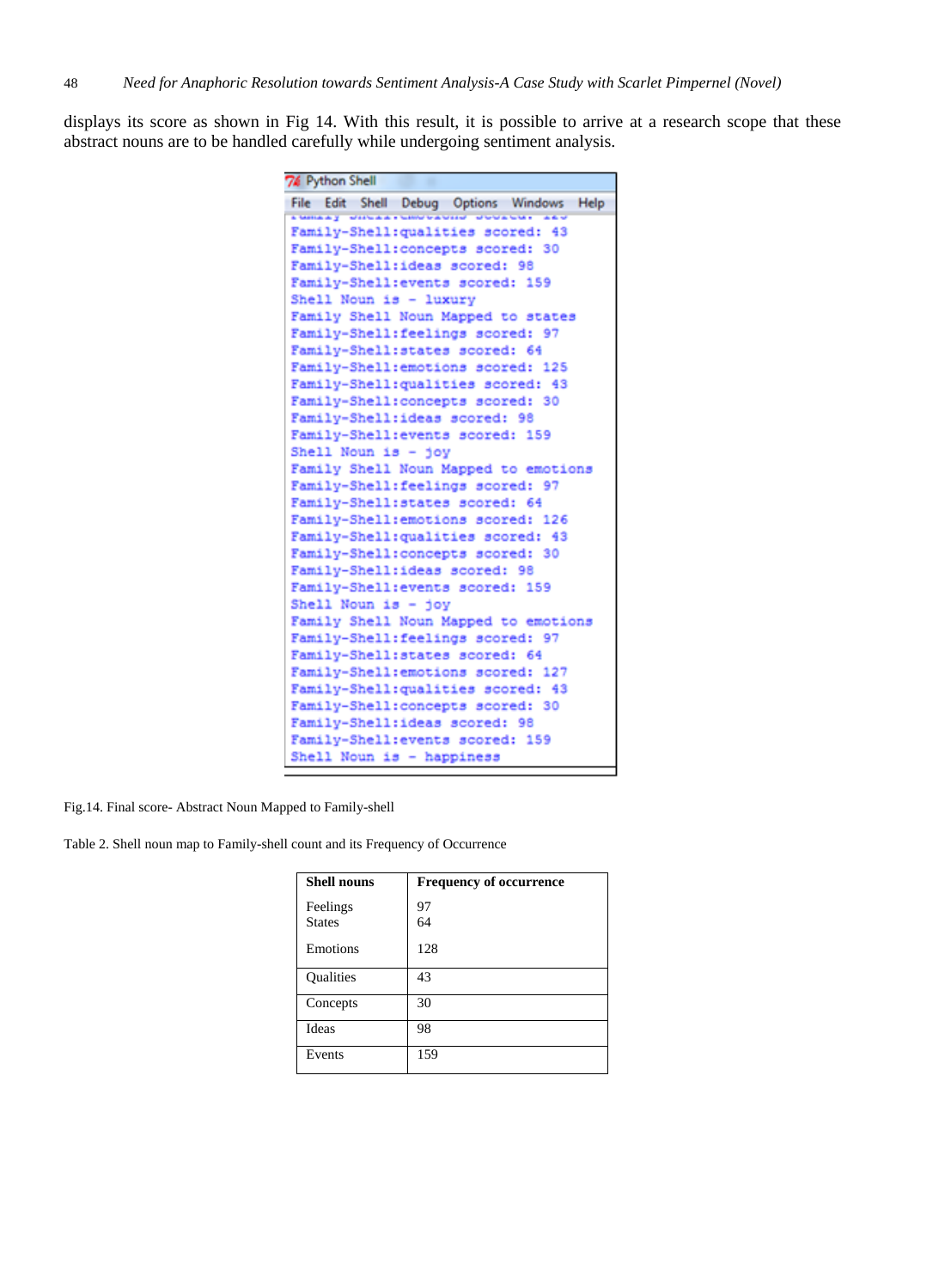

#### Fig.15. Family-Shell Nouns Mapping Distribution

From the Fig 15. it is clearly understood that an abstract noun words that are mapped towards the family of feelings (yielding 15%) and emotions (yielding 21%) and the patterns that include these abstract nouns have to be highly concentrated for analyzing the sentiment. In that (The Scarlet Pimpernel) novel, the writer has contributed altogether of 36% on emotions and feelings. And these abstract nouns are to be carefully handled when the analysis is to be made particularly towards analyzing the best characters.

#### **5. Conclusion**

Thus this paper finally reveals the importance of performing anaphoric resolution with a simple proposal. It is a wide research area, and once the resolution is made it can predominantly improve the accuracy of undergoing sentiment analysis. This paper also showcases the noteworthiness of identifying the shell nouns. Therefore the significance of resolving the shell noun is clearly visualized and demonstrated using Family-Shell mapping. They are the greatest source of sentiment bearing factor. Once this resolution is made it can positively improve the accuracy of the system.

#### **References**

- [1] Aarts Jan, Henk Barkema and Nelleke Oostdijk (1997), "The TOSCA-ICLE Tagset: Tagging Manual", TOSCA Research Group for Corpus Linguistics.
- [2] Baldwin, Breck (1997), "CogNIAC: high precision coreference with limited knowledge and linguistic resources", Proceedings of the ACL'97/EACL'97 workshop on Operational factors in practical, robust anaphora resolution, pp. 38-45.
- [3] Bontcheva, Kalina, Marin Dimitrov, Diana Maynard and Valentin Tablan (2002), "Shallow Methods for Named Entity Coreference Resolution", Proceedings of TRAITEMENT AUTOMATIQUE DES LANGUES NATURELLES (TALN), pp. 24-32.
- [4] Cardie, Claire and Kiri Wagstaff (1999), "Noun Phrase Coreference as Clustering", Proceedings of the Joint Conference on Empirical Methods in Natural Language Processing and Very Large Corpora.